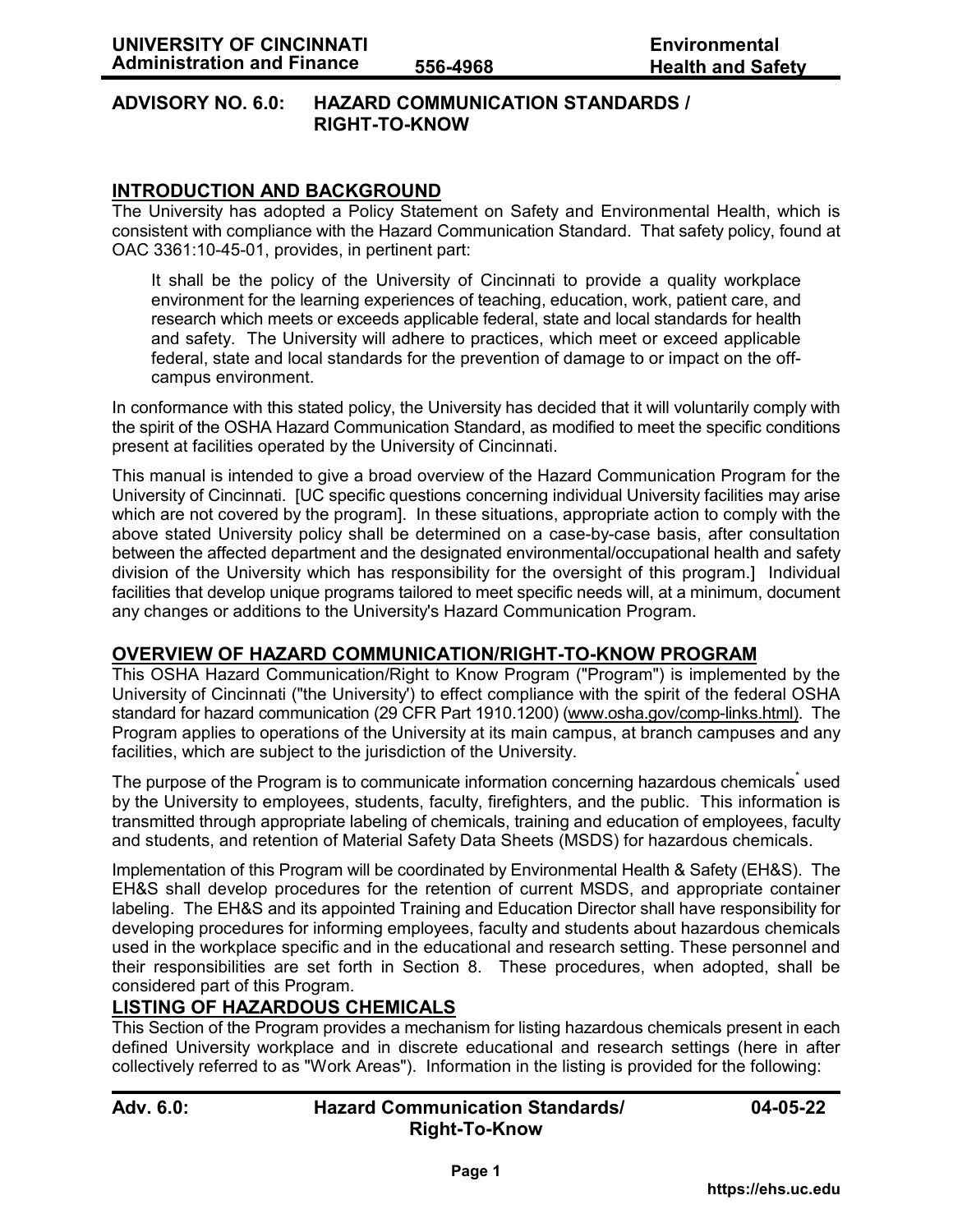#### **Work Area:**

Identifies the specific room or defined space in the workplace (or laboratory) where hazardous chemicals are produced or used, and where employees, faculty or students are present.

#### **Chemical Name:**

The scientific designation of a chemical is **\***. The term "hazardous chemical" is defined in 29 CFR 1910.1200(c) accordance with the nomenclature system developed by International Union of Pure and Applied Chemistry (IUPAC) or the Chemical Abstracts Service (CAS) rules of nomenclature, or a name which will clearly identify the chemical for the purpose of conducting a hazard evaluation.

#### **Common Name:**

Any designation or identification such as a code name, code number, trade name, brand name or generic name used to identify a chemical other than by its chemical name.

Where required, each hazardous chemical in the Work Area shall be identified on the container by chemical or common name. In some instances, a numerical code may be displayed on the container to identify its contents. The University shall maintain a copy of the Program and the MSDS in Environmental Health & Safety. Further information on each hazardous chemical noted can be obtained by reviewing the MSDS in the [Department or EH&S office]. The Program and the MSDS shall be accessible to all employees, faculty and students during each work shift (for employees) and during the normal hours of operation at the University when employees, faculty and students are in their Work Areas upon request to the [EH&S or Department] office.

## **UNIVERSITY OF CINCINNATI LISTING OF HAZARDOUS CHEMICALS HAZARDS OF NON-ROUTINE TASKS**

Prior to performing non-routine maintenance, each maintenance employee will be given information by his supervisor about hazards involved with these activities. This information will include:

- Specific chemical hazards;
- **Protective/safety measures the employee can use;**
- Measures the University has taken to reduce the hazards; and
- Emergency procedures.

No employee may begin work in confined space or any non-routine task without first receiving a safety briefing from his supervisor. The University has implemented a procedure for the issuance of permits for working in confined spaces and such permit must first be obtained from EH&S (556- 4968) before such work may begin.

The University will provide information as part of its employee/faculty/student training program (Section 7) of the hazards of non-routine tasks and the hazards associated with chemicals contained in unlabeled pipes in the Work Areas. In situations where an employee/faculty member/student is assigned a task involving a hazardous chemical and this person has not previously received information concerning the hazardous chemical, the person assigning the task shall have responsibility for identifying the hazardous chemicals and allowing the employee/faculty member/student an opportunity to consult the MSDS for the hazardous chemical, if appropriate under the circumstances.

### **METHODS THE UNIVERSITY WILL USE TO INFORM EMPLOYEES OF HAZARDOUS CHEMICALS**

Under certain circumstances, an outside contractor's employees could be performing services in a University Work Area where the contractor's employees may be exposed to hazardous chemicals. The Operations and Maintenance Department and Planning and Design Department shall be

| Adv. 6.0: | <b>Hazard C</b> |
|-----------|-----------------|
|           |                 |

### **Adv. 6.0: Hazard Communication Standards/ 04-05-22 Right-To-Know**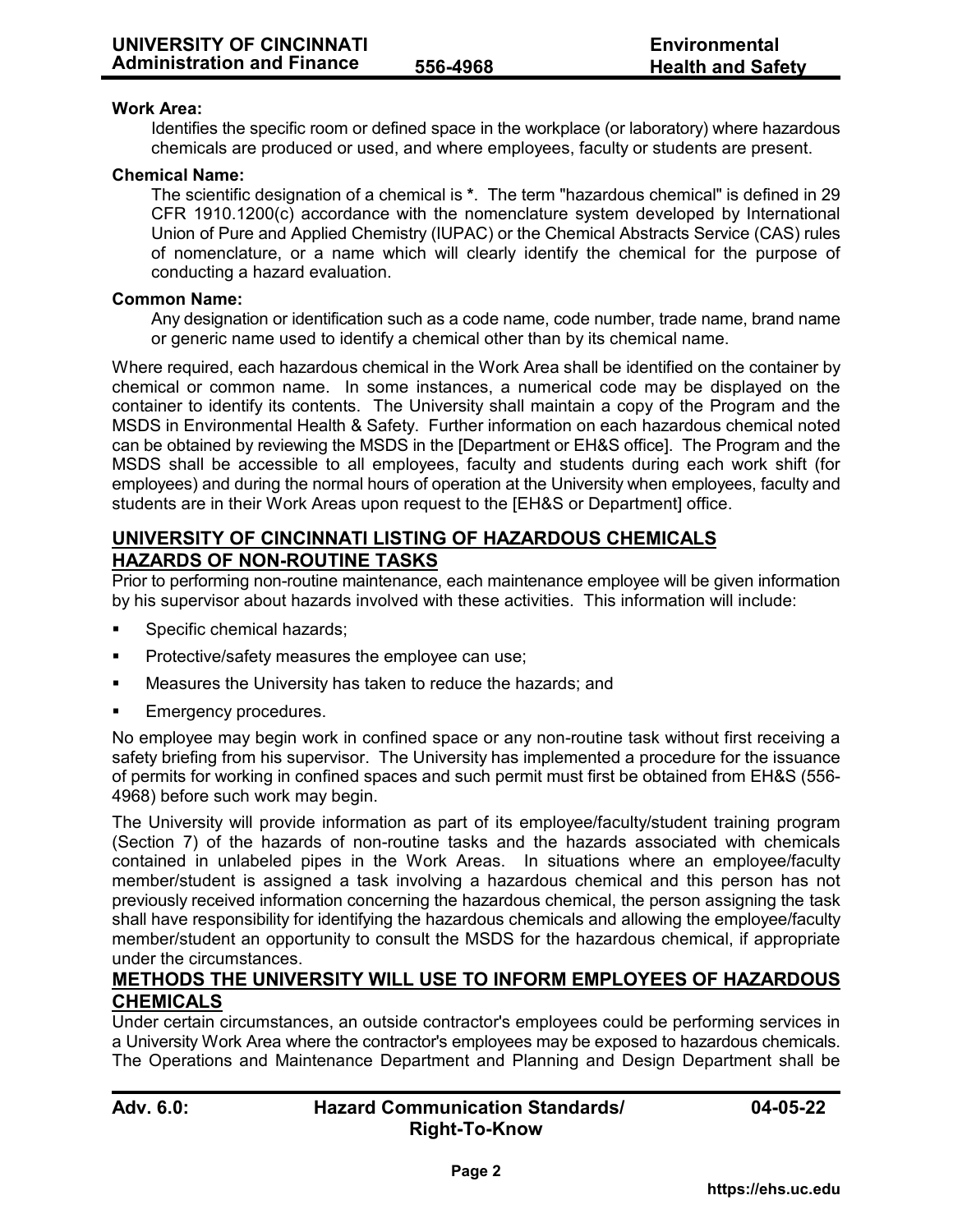notified by University personnel when a contractor's employees will be performing services in an area where such an exposure may occur. Contractors shall be responsible for training their employees concerning hazardous chemicals brought onto the job site by the Contractor.

It is the responsibility of the Operations and Maintenance Department and Planning and Design Department to make the following information available to contractor employers:

- Identification of hazardous chemicals to which they may be exposed while on the job site;
- Measures the contractor's employees may take to lessen the possibility of exposure;
- **Steps the University has taken to lessen the risks;**
- The location of MSDS's for all hazardous chemicals in the Work Area; and;
- Procedures to follow if they are exposed to hazardous chemicals.

The EH&S will coordinate with the Operations and Maintenance Department and Planning and Design Department (556-5200) to ensure that the contractor is given this information prior to entering the Work Area.

# **LABELS AND OTHER FORMS OF WARNING**

The Purchasing Department shall select appropriate packaging for hazardous chemicals ordered for shipment to the University. The department receiving a shipment shall verify that all containers of hazardous chemicals received for use by the University will:

- Be clearly labeled as to identity (by chemical name, common name, or code); and
- Contain the appropriate hazard warnings (e.g., flammable, corrosive, combustible).

No containers will be released for use until the above data is verified.

## **MATERIAL SAFETY DATA SHEETS ("MSDS")**

The Training and Education Director shall have responsibility for maintaining a copy of the MSDS. The MSDS's shall be kept in loose-leaf binders, arranged in a manner prominently described on the cover of each binder, and shall contain the information required by 29 CFR 1910.1200(g)(2), where available. The University intends to use and rely upon the MSDS supplied by each manufacturer, importer or distributor of hazardous chemicals. A copy of the Program and MSDS shall be kept in the EH&S department. The Program and MSDS shall be accessible to all employees/faculty/students during each work shift when employees, faculty and students are in their Work Areas, upon request to the EH&S department, or, during non-business hours, to the University Emergency Dispatch (telephone number 556-1111).

# **EMPLOYEE, FACULTY AND STUDENT INFORMATION AND TRAINING**

The Training and Education Director shall have the responsibility for ensuring that information concerning hazardous chemicals in the Work Areas is disseminated to employees, faculty and students. The University's Training and Education Program will provide employees, faculty and students with the following information and training by requiring attendance at a safety class, which may be held on an informal basis and as part of a course curriculum, which will have information on:

Methods and observations that may be used to detect the presence or release of a hazardous chemical in the work area:

- The physical and health hazards of chemicals in the work area;
- The measures employees/faculty/students can take to protect themselves from these hazards, including emergency procedures and specific procedures the University has implemented to

## **Adv. 6.0: Hazard Communication Standards/ 04-05-22 Right-To-Know**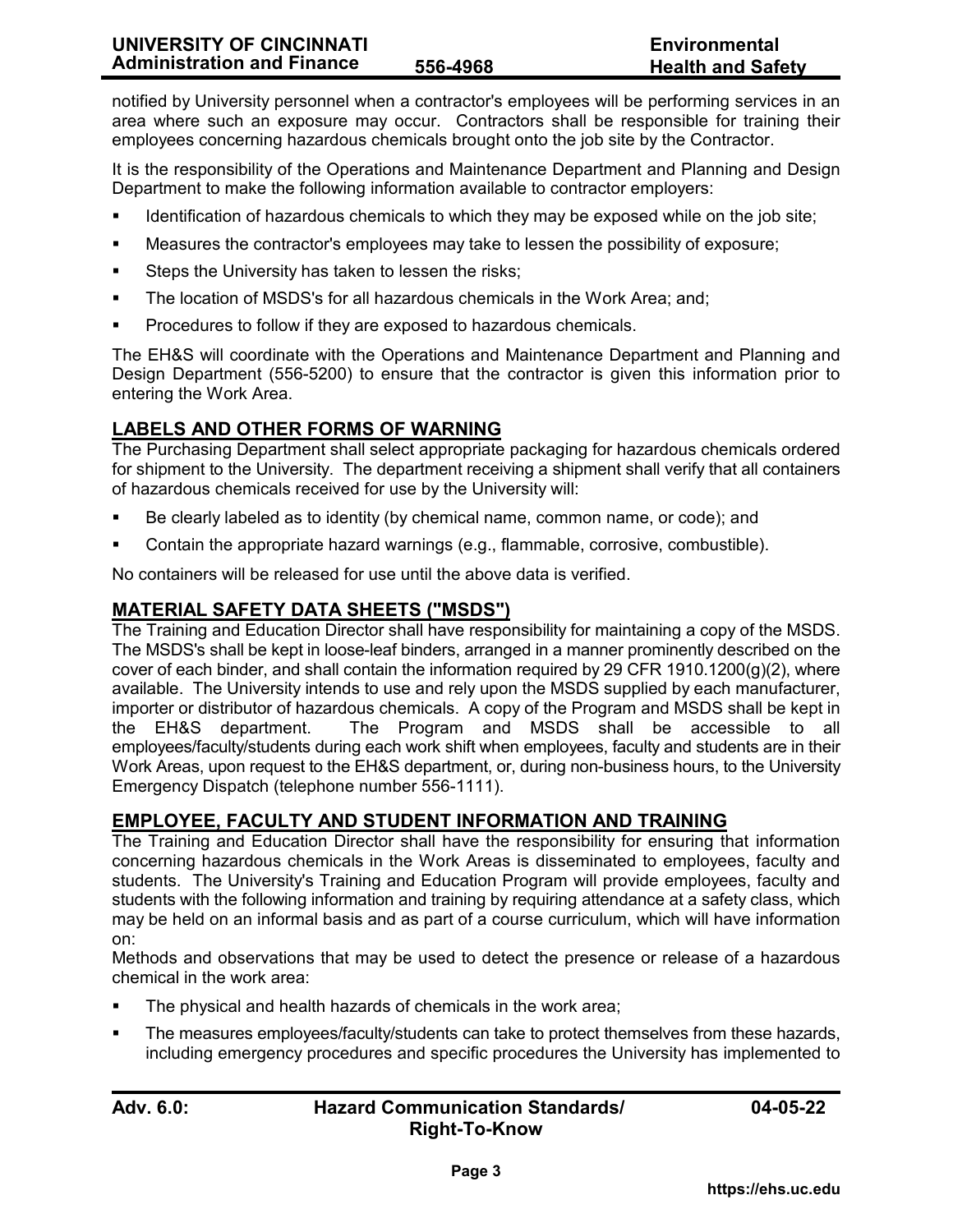protect them from exposure to hazardous chemicals;

- The details of the Program, including an explanation of the labeling system and the MSDS, and how employees/faculty/students can obtain and use the appropriate hazard information;
- The requirements of the Federal OSHA hazardous communication standard, as adopted by University policy;
- The operations in their work area where hazardous chemicals are present;
- The location and availability of the written Program, including the required list of hazardous chemicals and MSDS.

After attending the class/training, all employees, faculty and students will sign a form stating that they have received the training.

Before any new hazard is introduced into the Work Area, each employee, faculty member and student who may be exposed to the new hazard will be given information in the same manner as during an initial training session. Not every new chemical in the workplace/educational setting presents a new hazard, however. The Training and Education Director will be responsible for collecting the MSDS for the new chemicals. The Purchasing department shall forward all MSDS's received to the EH&S department.

Notices will be posted on bulletin boards that provide an explanation of the container labeling system and the location of the written Hazard Communication Program.

## **TASK DESCRIPTIONS FOR PERSONNEL IMPLEMENTING THE PROGRAM**

### **EH&S Director**

The EH&S Director has responsibility for the overall operation of the Program.

The specific responsibilities of the Director are:

- Keeping abreast of developments in the area of hazard communication;
- **Amending the Program as needed;**
- Reporting to the University's management of Program status and problems;
- Accompanying inspectors of federal, state and local enforcement agencies when on University grounds;
- Supervising the tasks of the EH&S department staff and the Training and Education Director.

### **Training and Education Director**

The Training and Education Director has responsibility for the dissemination of information to employees/faculty/students concerning hazardous chemicals in the Work Areas. The Training and Education Director reports directly to the EH&S Director and has the following specific duties:

- Developing and implementing the information and training program described in Section 7;
- Developing and posting notices to employees/faculty/students of the availability of the Program, the list of hazardous chemicals and the MSDS;
- **Scheduling employees for initial and periodic training sessions;**
- Monitoring records of employee, faculty/student training/education;
- Ensuring that information concerning hazardous chemicals is being disseminated to employees, faculty and students;

### **Adv. 6.0: Hazard Communication Standards/ 04-05-22 Right-To-Know**